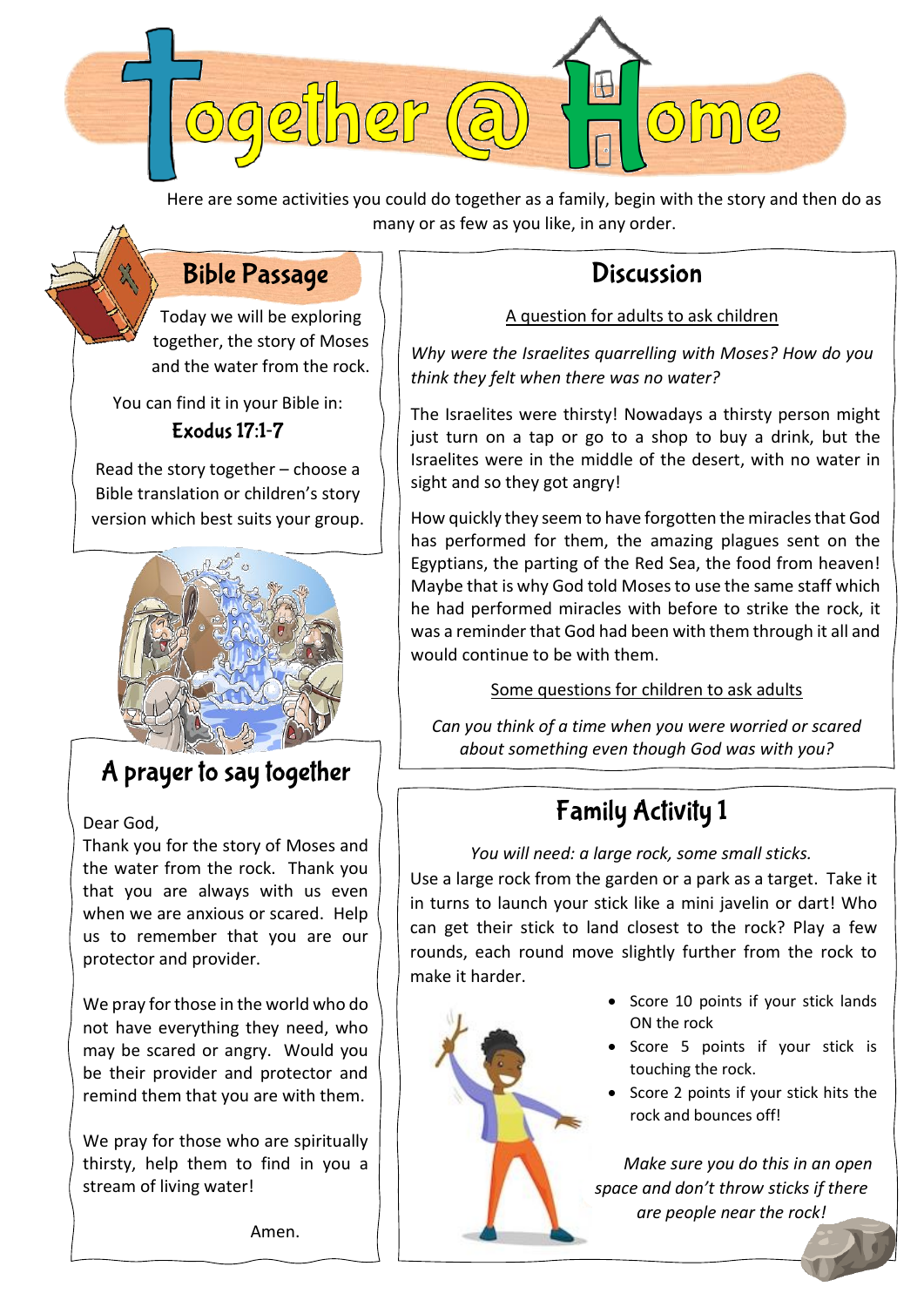

#### A verse to remember

#### Psalm  $78y4$ We will tell about his power and the miracles he has done.

Read this Psalm together, it tells the story of the fickle Israelites who kept forgetting the wonderful miracles of God

and rebelling against Him in the wilderness. How many of the miracles that we have already read about can you find in the Psalm?

This Psalm reminds us that we must share and pass on the stories of God's miracles and provision to the next generation so that they are not forgotten. Try to learn this verse together, you could come up with some actions to help you remember it or decorate the verse on a piece of paper or card together and put it up somewhere to remind you of it through the week.

### **Family Activity 2**

Hold a water race! *You will need: non-breakable cups (the same size) or spoons, bowls or buckets, measuring jug.*

Using a jug, measure out water into two bowls or buckets at one end of your garden or wherever you choose to race. Those racing have 1 or 2 minutes to transport a much water as possible from their container to another one at the opposite end of the course. Use spoons if you want to make the challenge really hard or cups/eggcups to make it slightly easier. At the end of the time use the jug again to see who has transported the most water.

# **Active Prayer**

Just like the Israelites we can get so caught up in our worries and fears that we forget the goodness of God in the past and how he has looked after us.

For this activity you will need some string, wool or ribbon and a large stick. The stick is a reminder of the staff that Moses carried through all the stories we have read so far.

*If you don't have string or wool you can always attach paper with pictures or writing to your stick or strips of recycled packaging.*

As a family think back over this year so far, take it in turns to share good memories and experiences where you felt God near or knew God's protection and provision.

For each of these memories tie a string or ribbon to the stick. Say a thank you prayer to God for that memory.

Keep going until you cannot think of any more things to add. Ask God to help you remember all of the good times when you are going through difficult times in the future.

## Helping Older Children

The fear and worry of the Israelites at finding no water became anger and they sought for somebody to blame. This pattern of behaviour is one it is so easy to fall into. Recognising the root cause and underlying emotions can be really important for older children who can be experiencing a rollercoaster of different feelings throughout the day. Holding on to things which are solid and unchanging during turbulent times can be a huge source of comfort.

If you have a child who is struggling with anxiety during this time why not use some of the strings from your Active Prayer stick as a reminder of God's faithfulness. Tie a string onto a school bag or pencil case which they can look at as a reminder of better times when they are struggling and remember that God is with them.

**All Bible verses are taken from the** [New Century Version](https://www.biblegateway.com/versions/New-Century-Version-NCV-Bible/) **(NCV)** The Holy Bible, New Century Version®. Copyright © 2005 by [Thomas Nelson, Inc.](http://nelsonbibles.com/)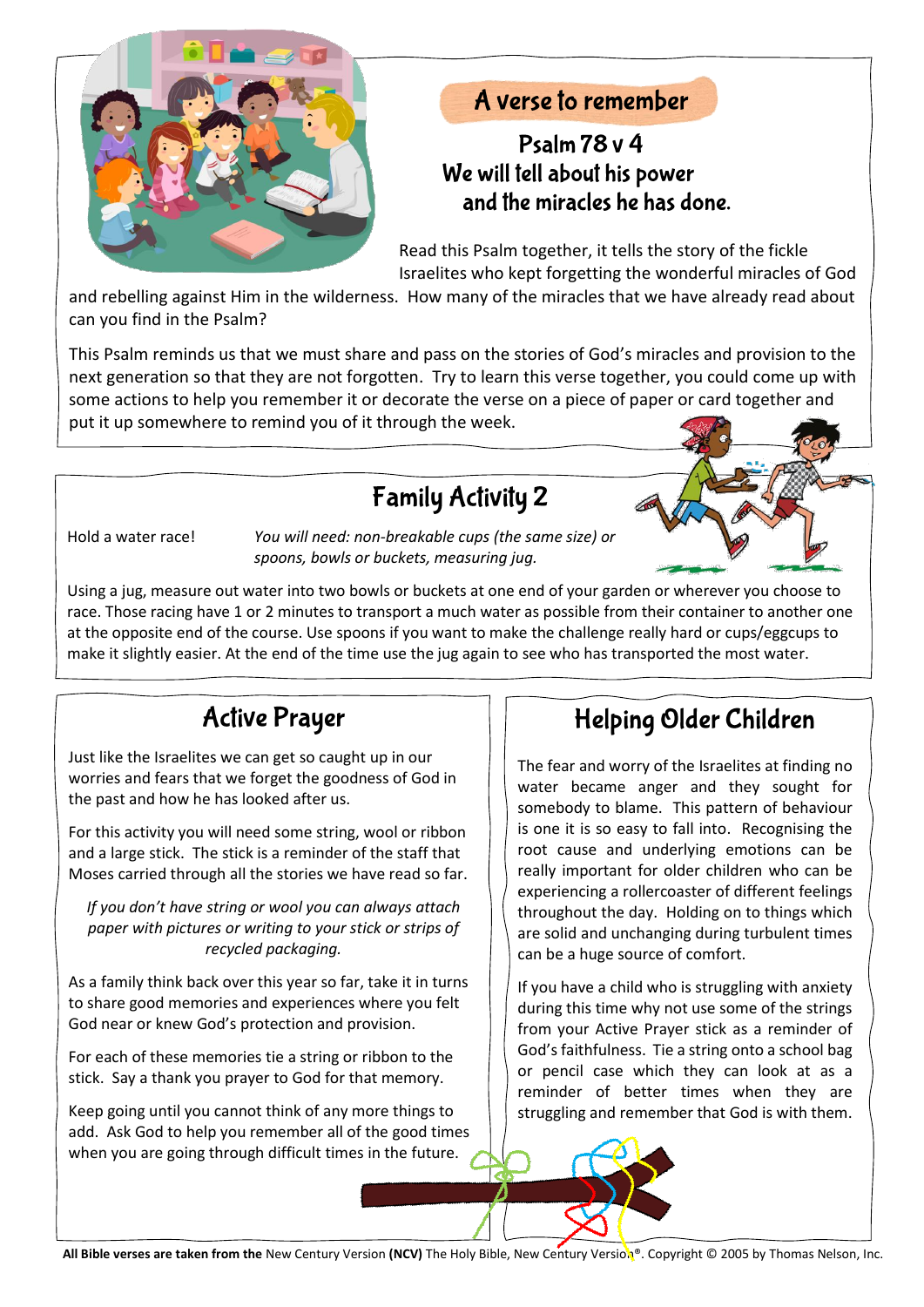